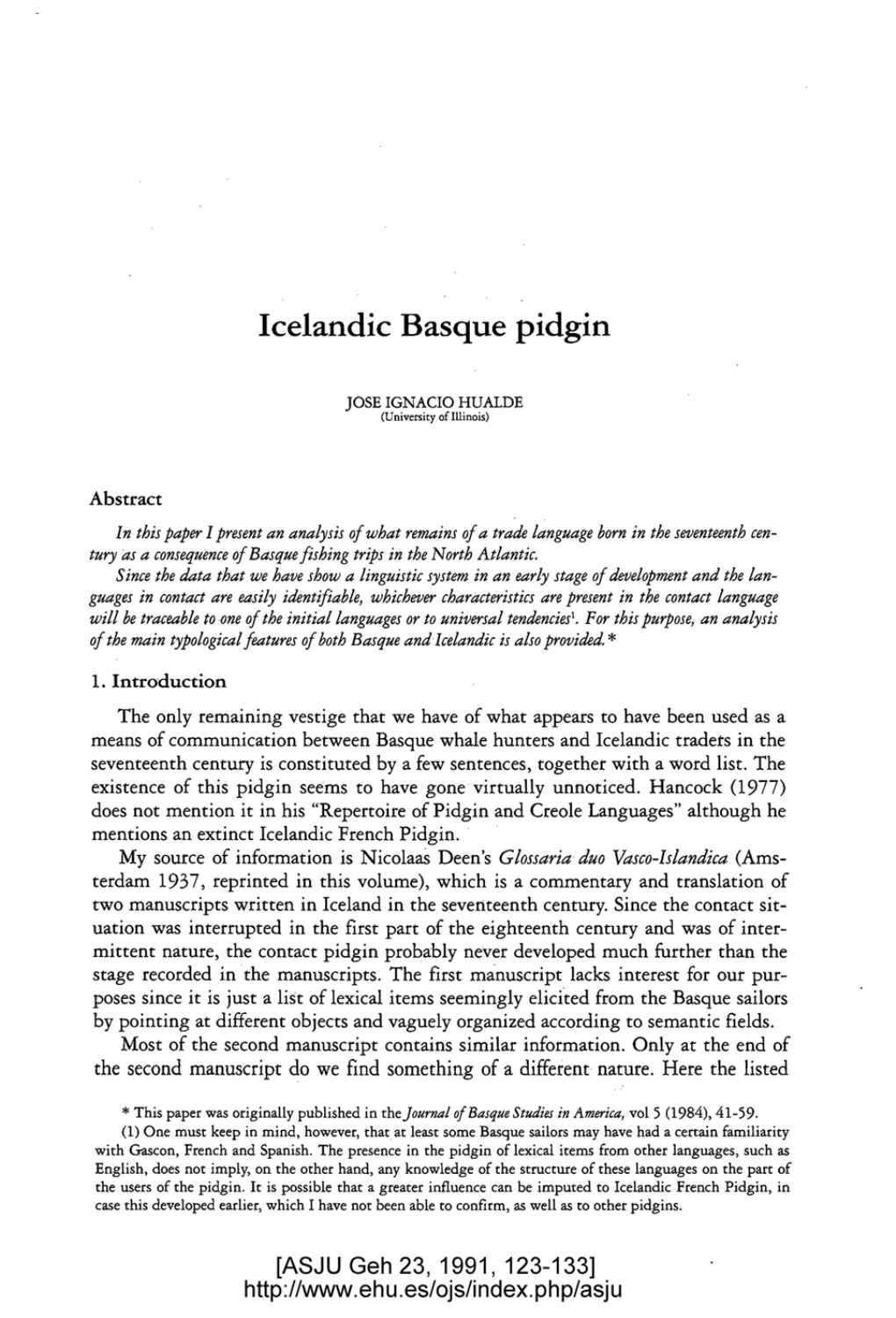items include conjunctions and other parts of speech hardly obtainable by direct elicitation. Now we find not only Basque words or French and Spanish words possibly borrowed into the language of the Basque seamen, but also words from other origins, like *clinke,* translated as 'little', possibly from some Germanic language; *morta,*  from Spanish, translated as 'to kill' and certainly never incorporated into Basque; even what seems to be an Icelandic word with a Basque article, *kichera* (from *kyker+a,* according to Deen)2. More interestingly, some sentences are included which certainly are not Basque. What we have at the end of the second manuscript is a sample of a real "mixed language". It is to the study of this contact language that this paper will be dedicated.

The fact that the materials from the trade pidgin are not separated from what seems to be a pure Basque vocabulary list may indicate that in the mind of the Icelandic scribe everything was Basque. This is in accordance with what Hall (1966: 12) reports from Russenorsk:

Each side was firmly convinced it was speaking the other's language and so the slogan sentence of Russonorsk [sic] was /moja  $p$  tvoja/ "I [will speak] in your [language}." .

Even if the lexicon of Out pidgin is mostly Basque, the sttucture of the sentences does not resemble that of Basque. This is hardly surprising. It has been noticed that the grammar of a pidgin or a creole lexically based on a language A may be quite similar to that of another pidgin or creole spoken in a different part of the world, but diverge widely from that of language A. DeCamp (1977) points out that French based creoles spoken in the Indian Ocean as well as in the Caribbean are mutually intelligible but unintelligible with French. .

Certain surprising similarities among pidgins and creoles spoken in places distant from each other and with different linguistic components in their formation have led some linguistic to formulate a monogenetic theory that would trace many pidgins and creoles to a common ancestor: A Portuguese based pidgin or even to the Lingua Franca or Sabir spoken in the Mediterranean Basin from the Middle Ages (Whinnom, 1977).

An opposite view would see the structure of a pidgin as a result of simplification strategies that would lead the participants to reduce the grammar of a language to a tudimentary manner (Ferguson and DeBose, 1977). Those points in which the basic grammar of the languages in contact clearly diverged would be decided by borrowing the rule from either language or rather by relying on Universal Grammar, in the opinion of Givón (1979).

Bickerton (1983) on the other hand, concludes from the study of Hawaiian English Pidgin and Creole that pidgins do not have a stable grammar; this being accommodated to those of the native languages of different speakers. In those circums-

(2) Deen does not offer a translation for the supposedly Icelandic word *kyker.* The closest in Standard Icelandic seems to be *kikir* 'telescope.' Since IPB *kiehera* is translated as *syndu mier* 'show me,' Deen's interpretation is possibly erroneous. This is not a noun with a Basque article but an IPB verb, which, like the other IPB verbs, ends also in *-a* (cf: *presenta,* 'to give,' *travala* 'to do,' *trutka* 'to buy'). It is very likely that *kichera* is related to Icelandic *kikja* 'look through the glass,' and Dutch *kijken* 'to look.'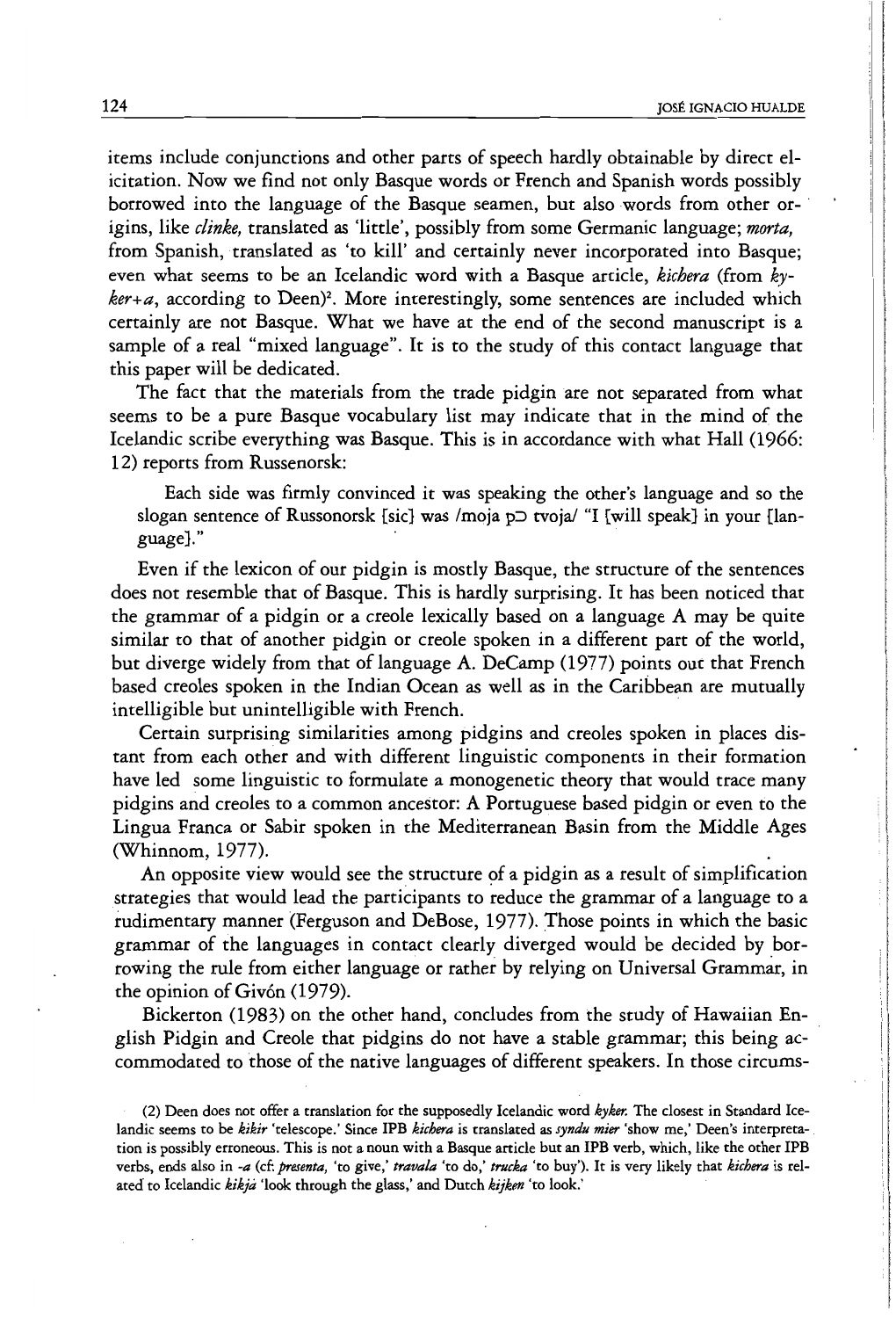### *GLOSSARIA VASCO-ISLANDICA:* ICELANDIC BASQUE PIDGIN 125

tances, the first generation of creole speakers must fix the structure of the language according to their innate grammar. This is what produces great grammatical similarities among creoles. In Bickerton's view the innate human grammar would be creole grammar and this is what children will produce in the absence of a unified input that forces them to adapt their innate grammar to that of the community in which they were born.

In any case, in spite of Bickerton's observation, a certain amount of grammatical coherence is to be expected in any pidgin. At the very least, the syntax or the morphology has to provide certain ways to determine basic semantic relations like those of agent and patient. In some way (including intonation) statements, questions and commands need also to be distinguished in the linguistic signal to make possible the simplest linguistic interaction.

It has been argued that for a truly viable pidgin to develop, at least three groups of people speaking mutually unintelligible languages are needed. In the case that concerns us here, there are only two groups: Basque and Icelandic speakers. The data that we have show indeed a contact language of the most rudimentary kind, adequate only for a basic commercial interaction.

The sociolinguistic aspects of the contact situation may lead us to seek for the closest parallel in Russenorsk. In both cases we have two groups of Europeans without a common language which temporarily but repeatedly enter into contact for commercial reasons.

In our case one of the two languages, Basque, does not belong to the Indoeuropean family of languages.

In the rest of this paper I will examine the structural characteristics of what I will baptize Icelandic Basque Pidgin in relation to Basque, Icelandic and other pidgins. For this purpose, I first need to outline the main typological characteristics of Basque and Icelandic.

## 2. Basque

# 2.1. Word order and case marking.

The order of constituents in the Basque sentence seems to be quite free. In fact, the main constituents are ordered in terms of pragmatic functions in a way similar to Hungarian. Whichever constituent immediately precedes the verb is understood as the focus of the sentence:

| $(1)$ a. Mikel-ek            |      | txori-a) ikusi du | c. txori-a Mikel-ek ikusi du |
|------------------------------|------|-------------------|------------------------------|
|                              | FOC. |                   | FOC.                         |
| Mikel-ERG bird-Det seen has  |      |                   | d. Mikel-ek ikusi du txori-a |
| b. txori-a ikusi du Mikel-ek |      |                   | FOC.                         |
| FOC                          |      |                   | 'Mikel saw the bird.'        |

(la, b) are answers to the question 'what did Mikel see?' whereas (lc, d) answer to 'who saw the bird?'. Moreover, *Mikel* would be the topic in (la) and *txoria* 'the bird' would be the topic in (Ic).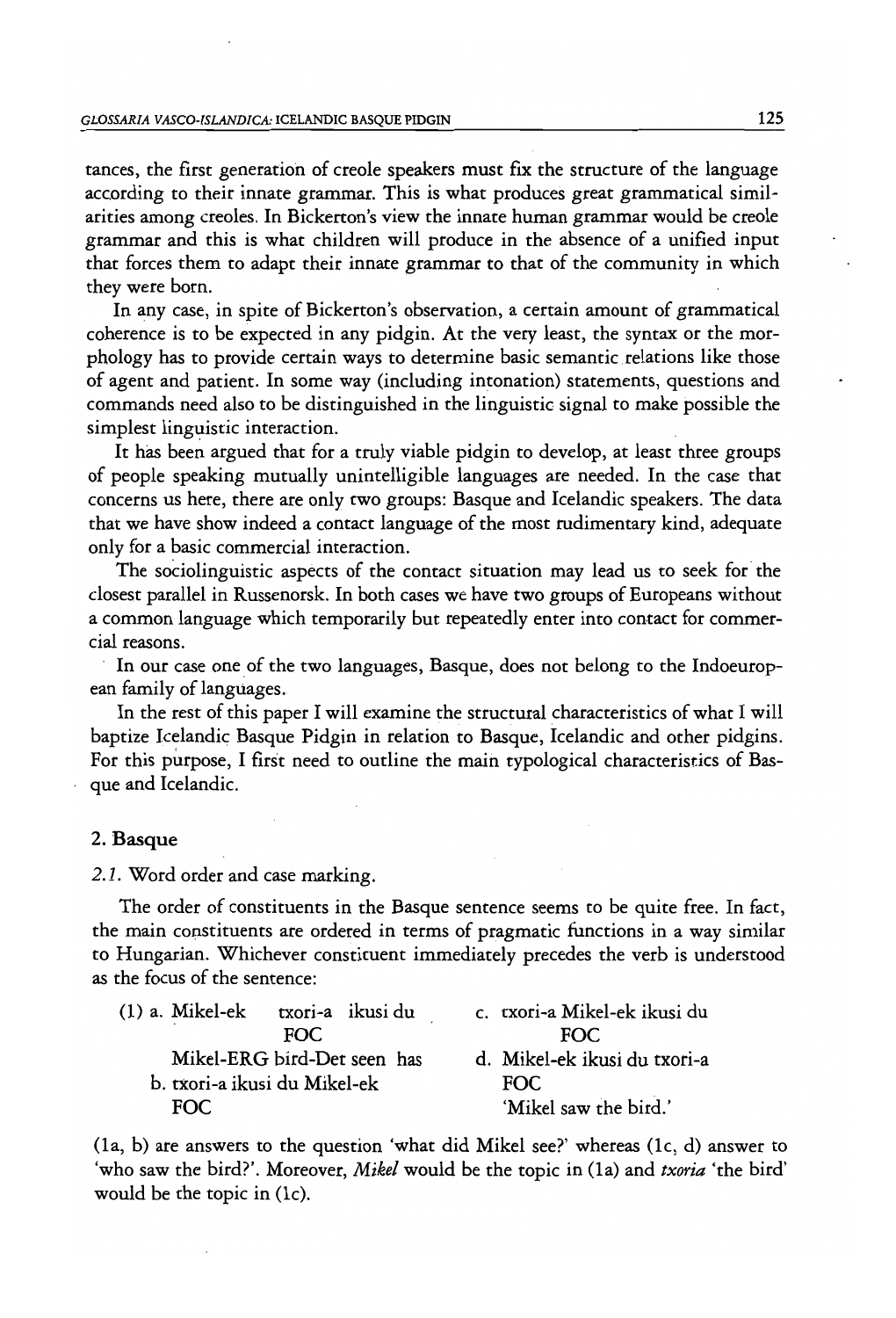If we want to focalize the verb, we can do so by inserting *egin* 'to do, to make' between the verb and the auxiliary. (Ie) would be an answer to 'what did Mikel do about the bird?':

(1) e. Mikel-ek txori-a ikusi egin du

# FOC

Other constructions are used with synthetic verbs<sup>3</sup>.

This flexibility of word order in terms of grammatical relations can be explained by the fact that every noun phrase is marked for case and; in addition, there is a rich system of verb agreement.

Case marking in Basque is rather straightforward if we compare it with the complexities that different declensions present in some Indoeuropean languages. **In** Basque there is only one allomorph per case, which is perfectly segmentable from the root (although case and number coalesce in some cases). There is no gender distinction and NP's can be singular, plural or unmarked<sup>4</sup>.

Basque is morphologically an ergative language: The subject of a transitive verb (A, following Comrie 1978, 1981)' receives one case (ergative), and both the object of a transitive verb (0) and the subject of an intransitive verb (S) receive another case (absolutive, morphologically  $\varnothing$ ).

| $(2)$ Mikel | dator           | (3) Jon-ek Mikel |                       | ikusi du                   |
|-------------|-----------------|------------------|-----------------------|----------------------------|
|             |                 |                  |                       |                            |
|             | Mikel-ABS comes |                  |                       | Jon-ERG Mikel-ABS seen has |
|             |                 |                  | 'Jon has seen Mikel.' |                            |

However, in spite of the morphology, the test of coordinate structures shows that syntactically, there is a subject/object distinction similar to that of languages with nominative morphology: S and A are grouped together. Both A and S are the subjects of their respective sentences. A, and not 0, is interpreted as coreferential with the missing S of a coordinate intransitive clause:

(4) Jon-ek Mikel ikusi du eta joan da Jon-ERG Mikel-ABS seen has and gone has 'Jon; saw Mikel and (he;) left.'

The verb agrees with subject, object and indirect object. This allows for deletion of pronominal noun phrases that would be marked for ergative, absolutive and dative cases. (5a and 5b) are equivalent:

|                   | (5) a. Ni-k | zu-ri                | hura | dakarkizut           |
|-------------------|-------------|----------------------|------|----------------------|
|                   |             | I-ERG you-DAT        |      | that-ABS bring-PRES. |
|                   |             | 'I bring it to you.' |      |                      |
| b. d-a-kar-kizu-t |             |                      |      |                      |

(3) A study of the role of pragmatic functions in the organization of the Basque sentence can be found in Mitxelena (1981).

(4) For a study of the Basque declension, see, for instance, Lafitte (1962: 54-63) or Alvarez Enparantza (1978).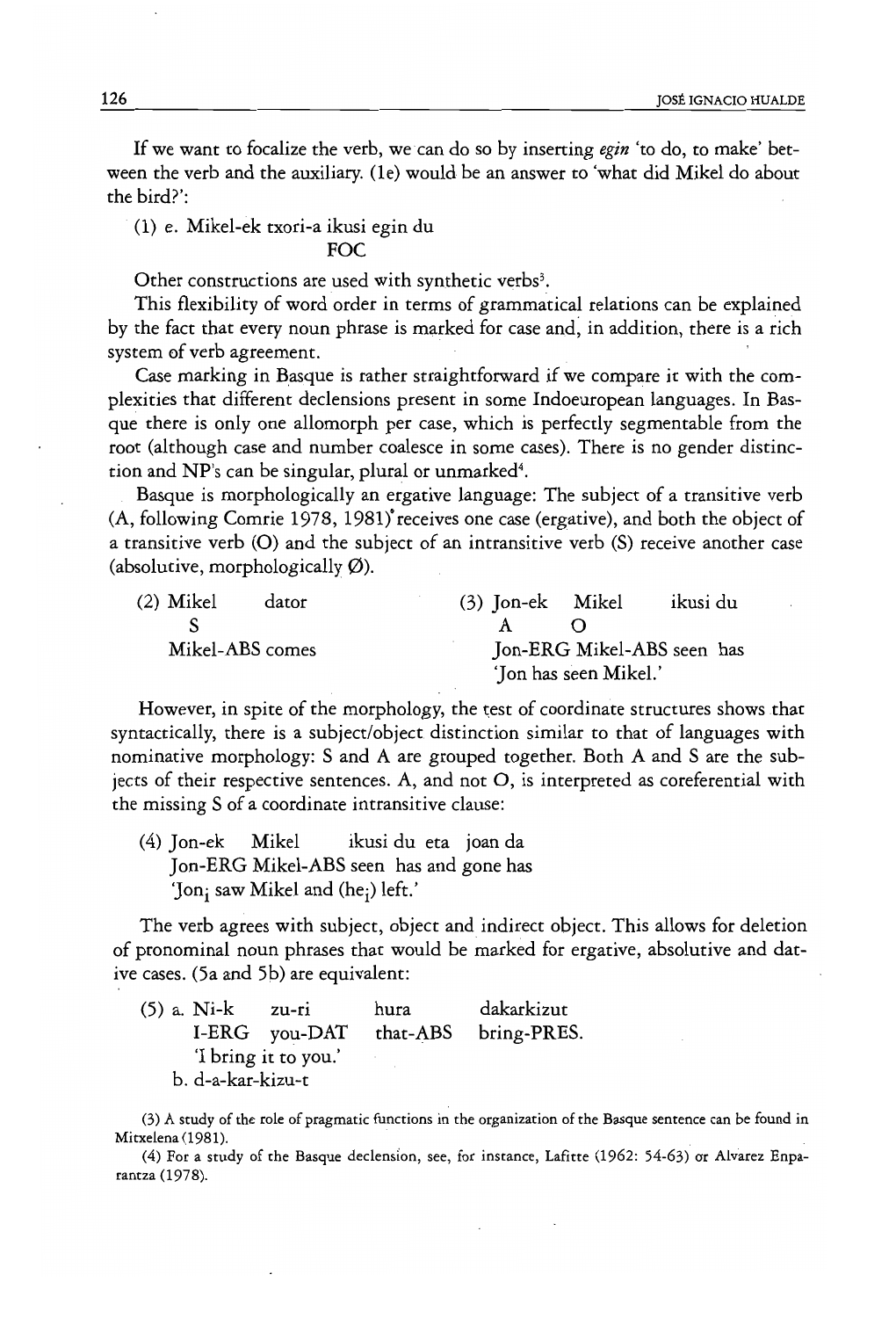$a$ = -past kar= root 'bring' kizu= 2p. DAT t = 1p. ERG  $d=3p.$  ABS 'I bring it to you.'

In spite of the fact that, as we said before, the order of constituents depends on pragmatic functions, it is possible to establish a basic order for subject and object. For this, it is not enough to suppress a context for the sentence. Due to the case marking, it is difficult to take a given order as neutral. However, there are certain constructions where a transitive verb takes an absolutive subject. This occurs with the progressive construction. The first NP is the subject of the sentence and the second is the object. Only a marked intonation and a clear context could reverse the interpretation:

(6) gizon-a emakume-a jotzen ari da makil-a-z man-the-ABS woman-the-ABS hitting PROG is stick-the-INST 'The man is hitting the woman with a stick.'

As for the position of the verb, reasons of pattern congruity point to an SOV order, and this is clearly the order in embedded clauses, the complementizer being attached to the verb as a suffix. In main clauses, however, the most frequent order seems to be SVO (Rotaetxe 1978: 334-48)<sup>5</sup>.

2.2. Noun phrase.

The order of elements within the NP is fixed: N-Adj-Det-Case marker. Case is marked, as we see, only once:

| (7) liburu-a-ri | (8) liburu berri-a-ri | (9) liburu berri gorri hon-i |
|-----------------|-----------------------|------------------------------|
| book Det-DAT    | book new Det. DAT     | book new red this-DAT        |
| 'to the book'   |                       | 'to this new red book'       |

2.3. Other constructions.

The order of constituents in other constructions leads us to classify Basque as a head final language, with ho hesitation.

Gen-Noun: NP-Postpos.:

(12) gizon-a-rekin man Det. with

(10) Mikel-en liburu-a Mikel-GEN book-Det. 'Mikel's book.'

comes-REL man-Det

gizon-a

'with the man' Standard of comparison-Adjective:

Rel. C-head NP: (11) datorr-en

(13) Mikel baino handi-ago-a Mikel-ABS than big more Det 'the man who is coming' 'bigger than Mikel'

Only in the relative position of noun and adjective within the NP does Basque,

(5) Rotaetxe's corpus does not consist of free conversation data, but of oral translations given by bilingual speakers to isolated Spanish sentences (in questionnaire form). The order that she obtained most frequently could be explained in pragmatic terms: In transitive sentences, a new subject tends to be the essential new information. As such, it will be the focus and will appear preverbally. In the absence of a context, of a 'topic,' the rest of the information will follow the verb. Another factor to consider will be the possible influence of the Spanish model.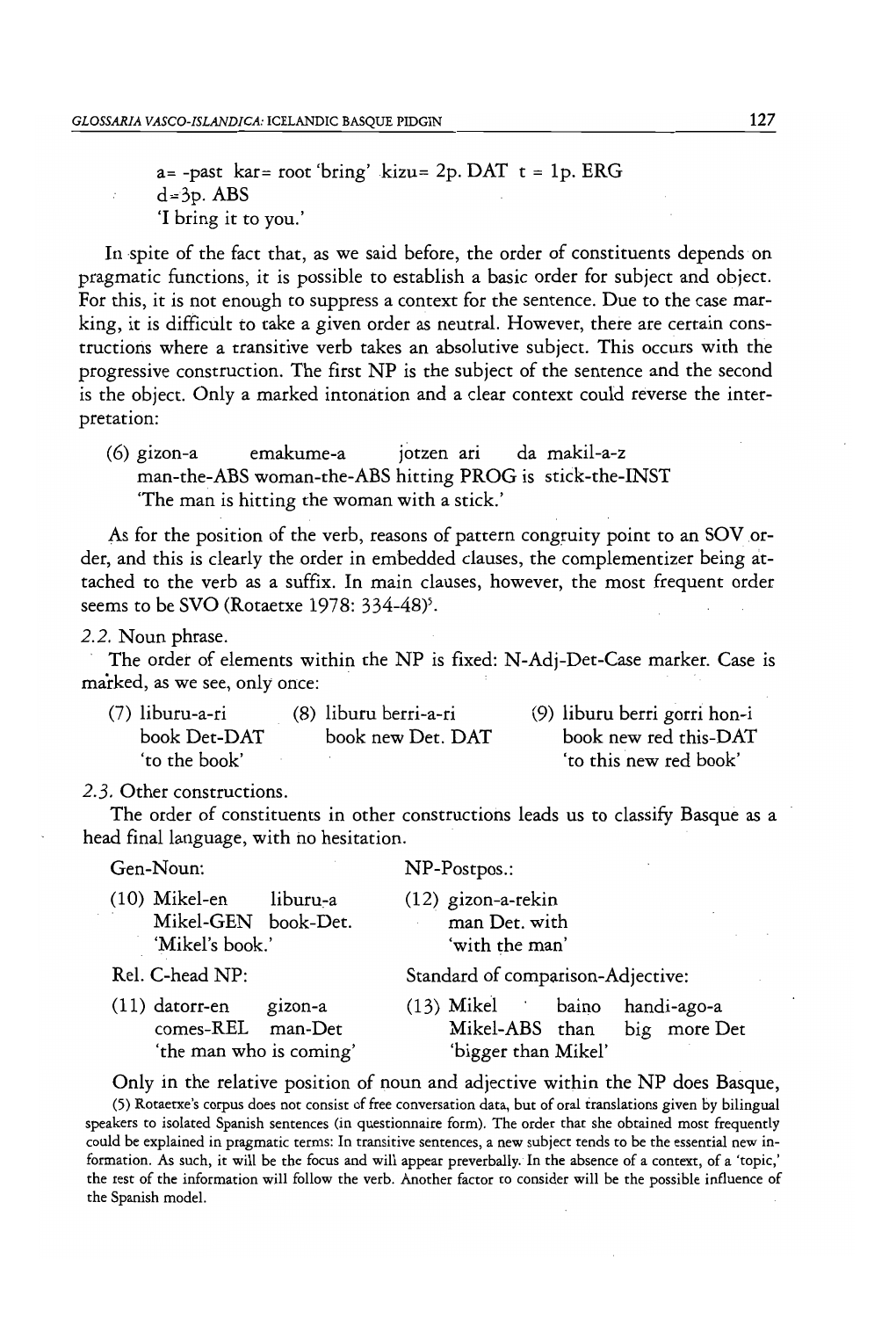therefore, deviate from being consistently head-final<sup>6</sup>.

This typological characterization of Basque suffices for our purposes. Let us examine Icelandic now.

## 3. Icelandic

3.1. Word order and case marking.

Icelandic has four cases (nominative, accusative, dative, and genitive), two numbers, and three genders. The most frequent word order is SVO as in (14a), but other orders are also possible (14b, c)':

(14) a. Ari las Njalu b. las Ari NjaIu Ari-NOM read Niala-ACC c. Njálu las Ari.

The same SVO order is observed in subordinate clauses as well:

(15) peir sogdu ad Gfsli vaeri veikur

'They said that Gisli was sick.'

In certain syntactic constructions the verb precedes its subject: yes-no questions, commands, main clauses following the subordinate clause, certain coordinated sentences, and conditional clauses when *ef* 'if is omitted. Verb-subject inversion can take place for stylistic purposes as well.

The verb agrees with its subject NP in person and number.

There are certain verbs which may take two accusative NP's or one accusative and one dative NP, but no nominative NP. **In** these cases the verb is marked for third person singular agreement. Here also the NP which could be identified as "logical subject" precedes the verb in the most normal order:

| $(16)$ mig | vantar skó |                      | $(17)$ mig | <b>byrstir</b>    |
|------------|------------|----------------------|------------|-------------------|
|            |            | I-ACC need shoes-ACC |            | I-ACC get thirsty |

3.2. Noun phrase.

Within the NP the adjective precedes the noun. The article can be free and in initial position, like in (18a) or, more commonly suffixed to the noun like in (18b):

| (18) a. hinn gódi madur | b. gódi madur-inn |
|-------------------------|-------------------|
| the good man            | good man-the      |

Basque and Icelandic share the feature of having suffixed articles, obligatorily in Basque, and optionally but preferably in Icelandic. Unlike Basque, in Icelandic an adjective must agree in gender, case and number with its noun. There is a strong and a weak declension for adjectives.

3.3. Other constructions.

Noun-Gen:

 $(19)$  hús Jóns or  $(20)$  Hús-id hans Jóns house John-GEN house -the his John-GEN<sup>s</sup>

(6) Greenberg's type 24.

(7) All Icelandic data are from Einarson (1949).

(8) In Icelandic, a possessive pronoun may precede a bare noun or follow a noun with a suffixed article: *mitt hus=husid mitt* 'my house.' (20) is, therefore, 'his house John's.'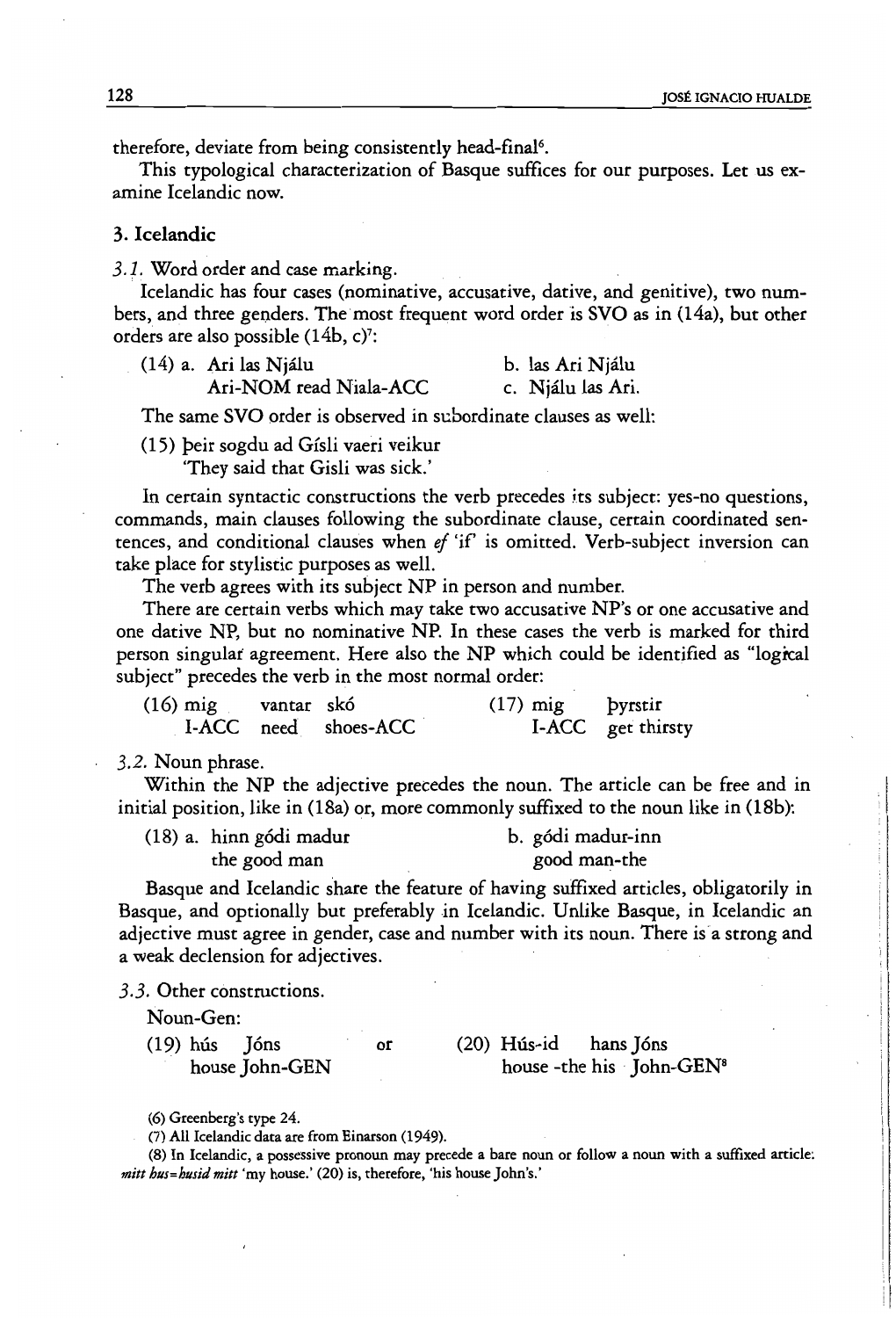N-Rel C:

Prep-NP:

- (21) madur-inn sem sa mig man-the who saw me
- $(22)$  lömb me $\partial$  mömmum sinum 'Lambs with their mothers.'

Comparative Adj-Standard:

(23) Ión var eldri og reyndari en ég

'John was older and more experienced than I.'

Icelandic is, therefore, consistently head-initial, the only exception being that adjectives precede nouns<sup>9</sup>.

## 4. Basque vs. Icelandic

If we compare Basque and Icelandic, we see that their respective orders of constituents are the mirror image of each other:

*Basque:* OV, NA, Gen N, Rel N, N Postp, Compar Standar. *Icelandic:* VO, AN, N Gen, N ReI, Prep N, Standar Compar.

In the relative position of noun and adjective both Basque and Icelandic are inconsistent with respect to their general pattern.

# 5. Icelandic Basque pidgin

# 5.1. Data.

In this section I present the relevant data from Deen (1937), including the Icelandic glosses from the original manuscript, but providing a translation in English instead of the German and Spanish translations that Deen includes. The numbers in parentheses are those that the examples have in Deen's second (II) glossary:

- 
- $(24)$  presenta for mi (II, 193) (25) bocata for mi attora (II, 196) giefdu mier pvodu fyrer mig skyrtu 'give me' 'wash the shirt for me'
- (26) presenta for mi locaria (II, 216) (27) ser ju presenta for mi (II, 217) giefdu mier socka bònd hvad gefur pu mier 'give me garters' 'what do you give me?'
- 
- (28) for mi presenta for ju biskusa eta, sagarduna (II, 218) eg skal gefa pier braudkoku og syrdryck 'I will give you a cake and cider'
- (29) trucka cammisola (II,219) kaufftu peisu 'buy a jacket'
- (31) hamar by galsardia (11,221) 12 pór socka 'twelve (pairs of) stockings'
- (30) sumbatt galsardia for (II, 220) fyrer hvad marga socka 'for how many stockings?'
- (32) sey galsardia esta ryra (II, 222) 6 por socka, ecke meira 'six (pairs of) stockings, no more'

(9) Greenberg's type 10.

129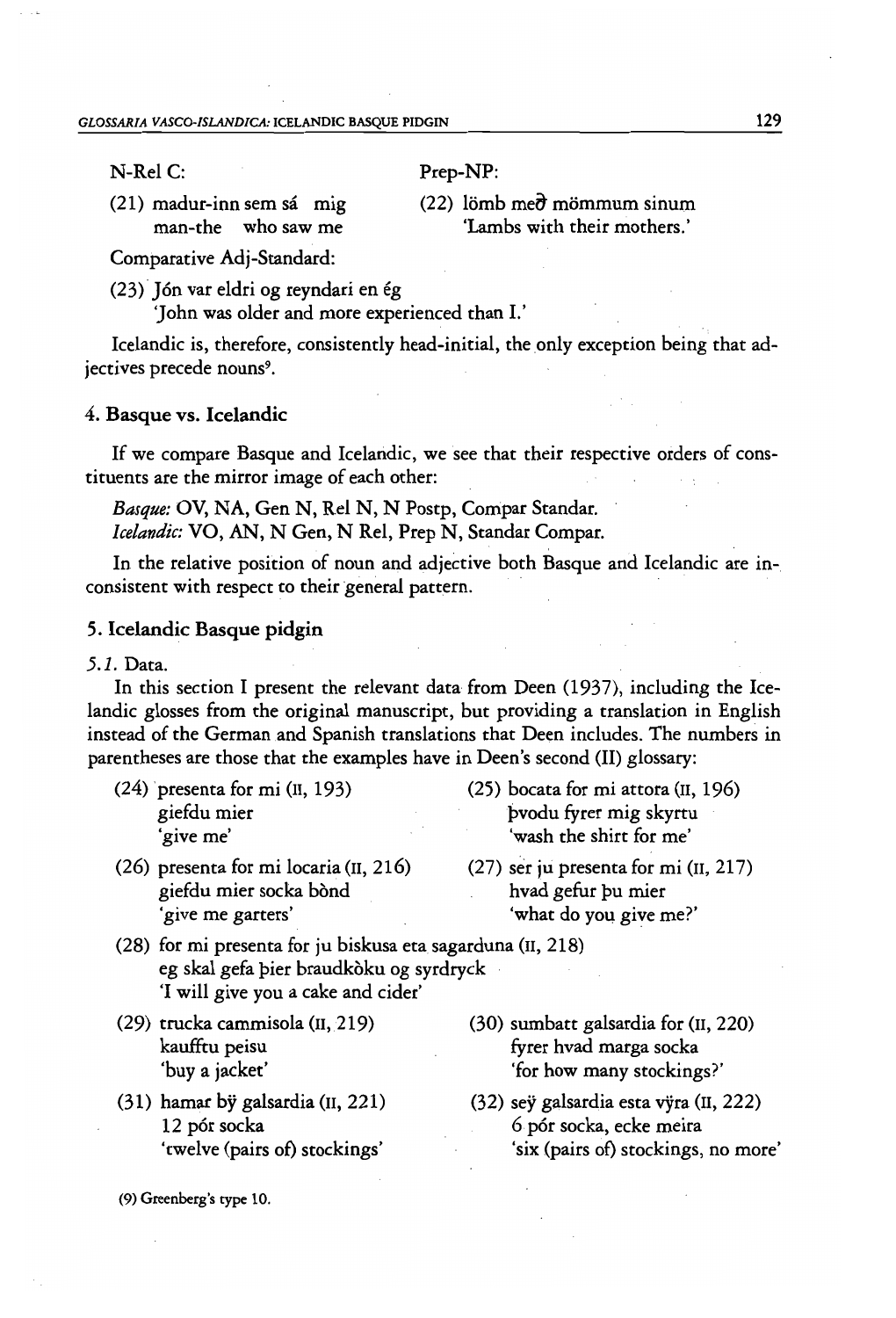- eckert kaupe eg van die vondur madur van die pu ert vondur madur 'I don't buy anything' 'you are a bad man'
- (33) cavinit trucka for mi  $(II, 223)$  (34) for ju mala gissuna  $(II, 226)$
- (35) Christ Maria presenta for mi balia, for mi, presenta for ju bustana (II, 224) gefe Christur og Maria mier hval, skal jeg gefa pier spordenn 'If Christ and Mary give me a whale, I will give you the tail'
- (36) presenta for mi berrua usnia eta berria bura (II, 227) gefdu'mier heira miolk og nyc smior 'give me hot milk and new burter'
- (37) ser travala for ju (II, 228) hvad giorer pu 'what are you doing?'

## 5.2. Analysis of the data,

With the obvious qutions that such an exiguous representation of a linguistic system forces us to take, we can make some observations,

Verbs have a unique form not inflected for tense or aspect and with no agreement features. The verb *presenta* is rendered asan imperative in (24), (26) and (36), present indicative in (27), future in (28) and (35) and present subjunctive (?) in (35), in the corresponding Icelandic translations.

Nouns are not marked for case. All nouns and adjectives end in *-a,* the Basque determiner. This even in cases where it would not appear in Basque, like after a numeral (30,31,32) or when a noun is followed by an adjective.

Without case marking or verb agreement, the interpretation of grammatical functions has to rely solely upon word order. The order appears to be Subject-Verb-Indirect Object-Direct Object. The subject precedes the object in accordance with Greenberg's (1963) first universal and what we have seen is the normal order in Icelandic and the order in Basque when case marking is neutralized. In the medial position of the verb Icelandic Basque Pidgin (IBP henceforth) takes side with Icelandic but does not clash with what is acceptable in Basque.

If no NP precedes the verb the sentence is interpreted as an imperative  $(24, 25, 16)$ 26, 29). As we can see from the Icelandic glosses, in this language the second person pronoun is suffixed to the verb in commands<sup>10</sup>. In Basque, commands are formed with the radical of the verb plus an auxiliary carrying aspect and agreement affixes. However, this auxiliary can be omitted. (38a) and (38b) are equivalent in most contexts:

| (38) a. eman eza-ida-zu liburu-a | b. eman liburu-a   |
|----------------------------------|--------------------|
| give ASP-DAT-ERG book-the        | 'give me the book' |
| $\sim$ 1s $\approx$ 2s $\sim$    |                    |

As a matter of fact, the IBP sentence (29) could be an acceptable Basque sentence.

For the rest, the order of constituents is generally the same in IBP and in the Icelandic glosses. One exception is  $(34)$ , in which the verb precedes its subject in the

(10) The subject pronoun can be omitted in literary Icelandic.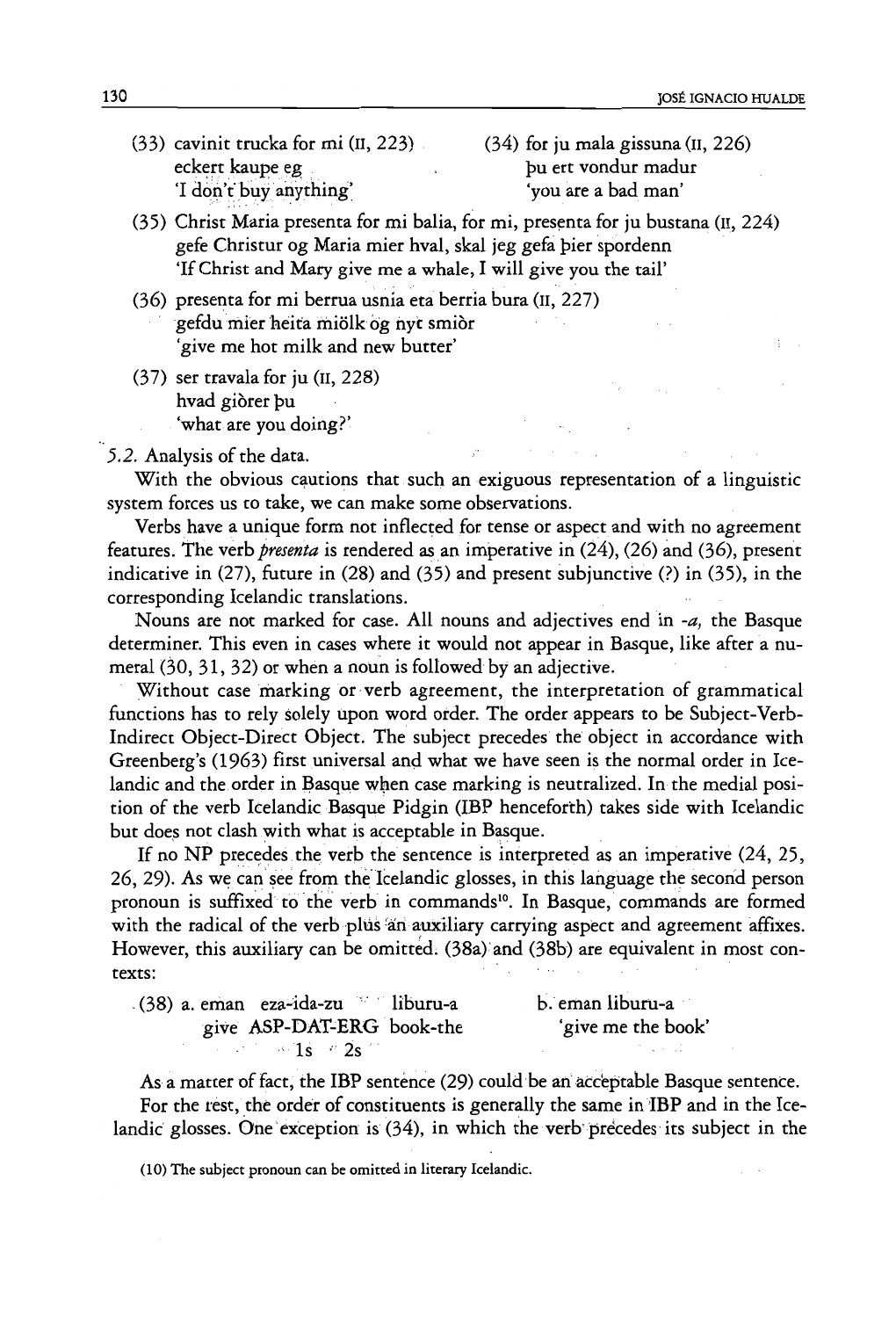main clause in the Icelandic translation but not in IBP. This does not indicate any clear divergence in word order between IBP and Icelandic, however, since, presumably the same Icelandic sentence could have been produced with the conjunction main clause in the icelandic translation but not in IBP. This does not indicate<br>clear divergence in word order between IBP and Icelandic, however, since, p<br>umably the same Icelandic sentence could have been produced with t

There are two IBP sentences, (33) and (37) where the subject appears postverbally. In (33) the verb is preceded by *cavinit,* of dubious interpretation and glossed.as *eckert* 'nothing; and in (37) by *ser* 'what' (Basque). In both cases there is subject inversion in the Icelandic glosses as well. Presumably  $(33)$  could be interpreted not only as 'I don't buy anything' but also ambiguously as 'do not buy anything for me.'

The inversion of the subject and fronting of the question word in (37) is explainable not only from the side of Icelandic that requires this transformation, but also from the side of Basque, in which question words are necessarily the focus of the sentence and must precede the verb immediately. Therefore the order in (37) would be acceptable for speakers of both Icelandic and Basque. However, sentences involving more than one human NP would be difficult to interpret in **IBP** if the subject is not encoded before the verb. A sentence like (39) would presumably be ambiguous:

(39) \*bustana presenta for mi for ju

tail give I you

The possible interpretations would be 'I give you the tail' and 'you give me the tail.'

Equally ambiguous would be a sentence like (27b):

(27) a. \*ser presenta for ju for me 'what do I/you give you/me?'

In (27b) the question word has been fronted immediately before the verb following Icelandic and Basque rules, but lack of case marking and agreement gives an ambiguous result in IBP.

A compromise solution was found and is illustrated in  $(27)$ . Both question word and subject needing to precede the verb, the subject appears in a reduced form:  $ju$  (as compared with *for ju* in the rest of the examples). In this way, the distance between question word and verb is somewhat reduced and the subject is also successfully encoded. Presumably (27c) would have given an acceptable result as well; although it deviates more sharply from' the Icelandic model:

(27) c. for ju ser presenta for  $mi<sup>11</sup>$ 

Turning now to other examples, from (34) we see that the condition precedes the conclusion, in accordance with Greenberg's 14th universal. Otherwise, there is no morphological or syntactical marking. The juxtaposition of the two clauses and the irreality of the first proposition allow us to derive the implicature that this is a conditional construction.

(35) presents zero copula, against both Icelandic and Basque, but in accordance with one of the processes identified by Ferguson (1971) for simplified codes. Zero

(11) I indicate with an asterisk  $(*)$  hypothetical ungrammatical sentences and with an arrow ( $\uparrow$ ) hypothetical grammatical sentences.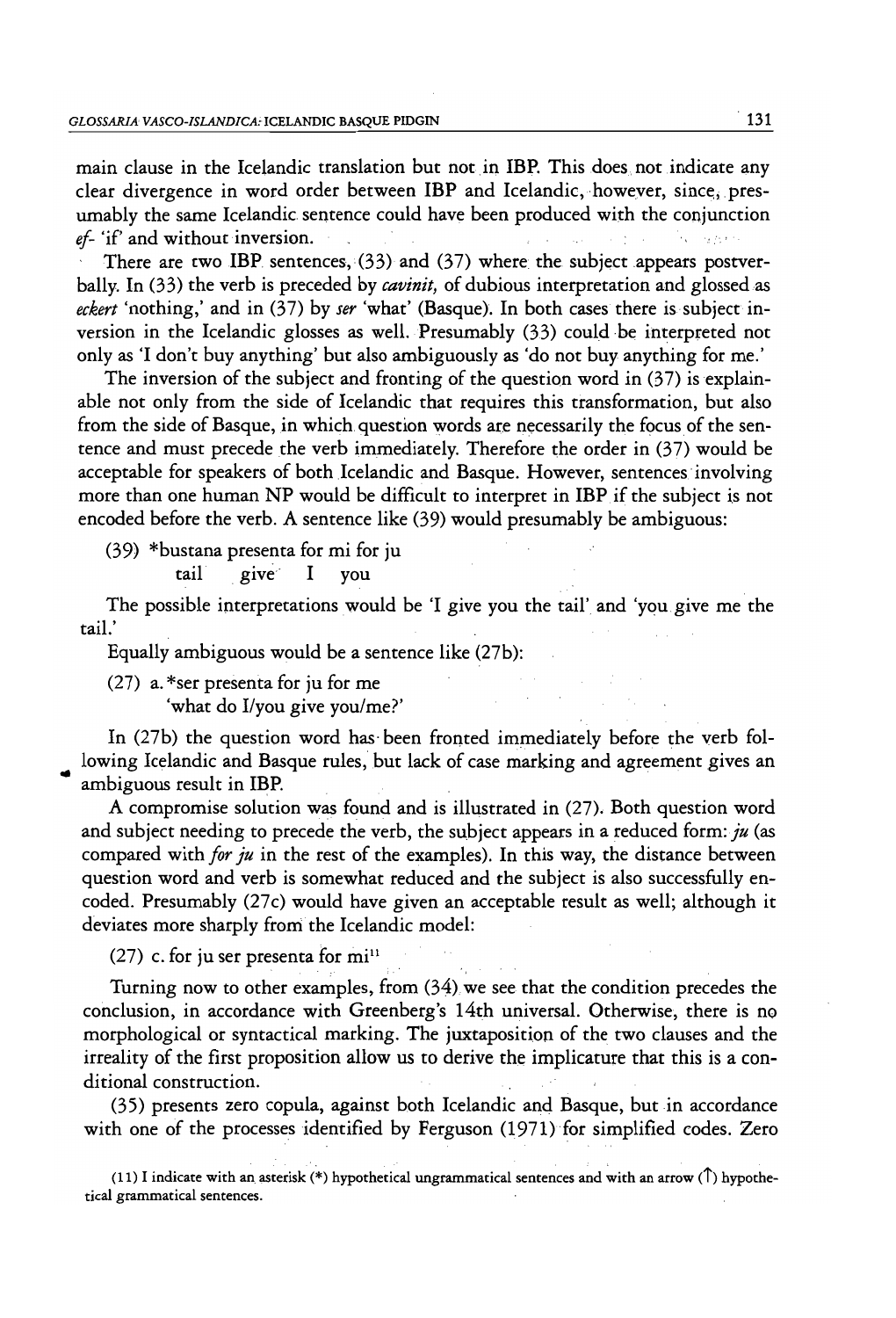copula is common in many languages, like Russian, Arabic and Hungarian, and interestingly, in many creoles.

The order of elements within the NP can be observed in (35) and (36). The ordering of adjective and noun follows the Icelandic model. In addition, we can observe in these examples that the determiner *-a,* which in Basque can occur only at the end of the NP, is interpreted as part of the noun or adjective and, therefore, all .nouns and adjectives end in *-a,* as we said above:

(36) a. IBP: berrua usnia eta berria bura hot milk and new butter h. Basque: esne bero-a eta gurin· berri-a milk hot-the and butter new-the

We have not included in our sample other phrases or sentences that appear in the text and that, when and if used by Icelandic speakers, were obviously unanalyzed chunks, like *caca hiarinsat*, literally in Basque 'shit for thee' and glossed as *et bu skyt ur rasse,* whose Spanish and German translations not daring to provide, Deen translates as *ede excrementum ani.* 

In summary, this sample gives us the impression of a very rudimentary pidgin. Sentences can have the basic functions of expressing a statement, asking a question or giving a command. Special questions are identified by wh fronting and commands by subject deletion. No temporal or aspectual notions can be expressed (probably they would be expressed by means of adverbs when required). The notions of subject and object are encoded by word order. The lexicon is drawn mainly from Basque and, in a smaller proportion, from Spanish and French. A few lexical items are from other origins. Curiously the first and second person singular pronouns seem to be taken from English.

The order of constituents seems to follow the Icelandic model: SVO, Adjective Noun, prepositions *(for)*. Of these, though, only the order of Adjective and Noun. could be argued to be taken from Icelandic. The order SVO is also frequent in Basque and, moreover, has been characterized as the perceptually preferable order (Givon 1979). The status of *for* as a preposition is not transparent from the data. *For ju*  and *for* miperhaps were taken as monomorphemic. The only occurrence of *for* not in pronominals is (30), in which *for* could be interpreted as a stranded preposition or as a postposition.

In commands, the omission of the subject is in accordance with the facts of Basque (and the other possibly relevant languages, Spanish and French). Subject inversion as in Icelandic would render sentences difficult to interpret in IBP. The omission of the copula, which cannot be traced to either language, seems to be dictated by a principle of maximum simplicity.

Unlike other pidgins, IBP does not present a morphological marker to distinguish verbs from nouns (cf. Russenorsk *-om*, attached to the verb)<sup>12</sup> or nouns from adjectives (cf. Tok Pisin -pela, attached to the adjective).

. (12) Slobin (1979: 43-46), basing his argument on the evidence of Russenorsk, claims that in the absence of other means to establish grammatical relations than word order, some morphological means to distinguish verbs from nouns is necessary. This marking, however, is absent in many other pidgins. Some other particles that can serve this function of singling out the verb in the sentence are the verbal prefix i- in Tok Pisin (Although not all verbs are preceded by i); the suffix *-im* attached to transitive verbs, also in Tok Pisin, and tense/aspect markers such as *tabaltalio* in Papiamento.